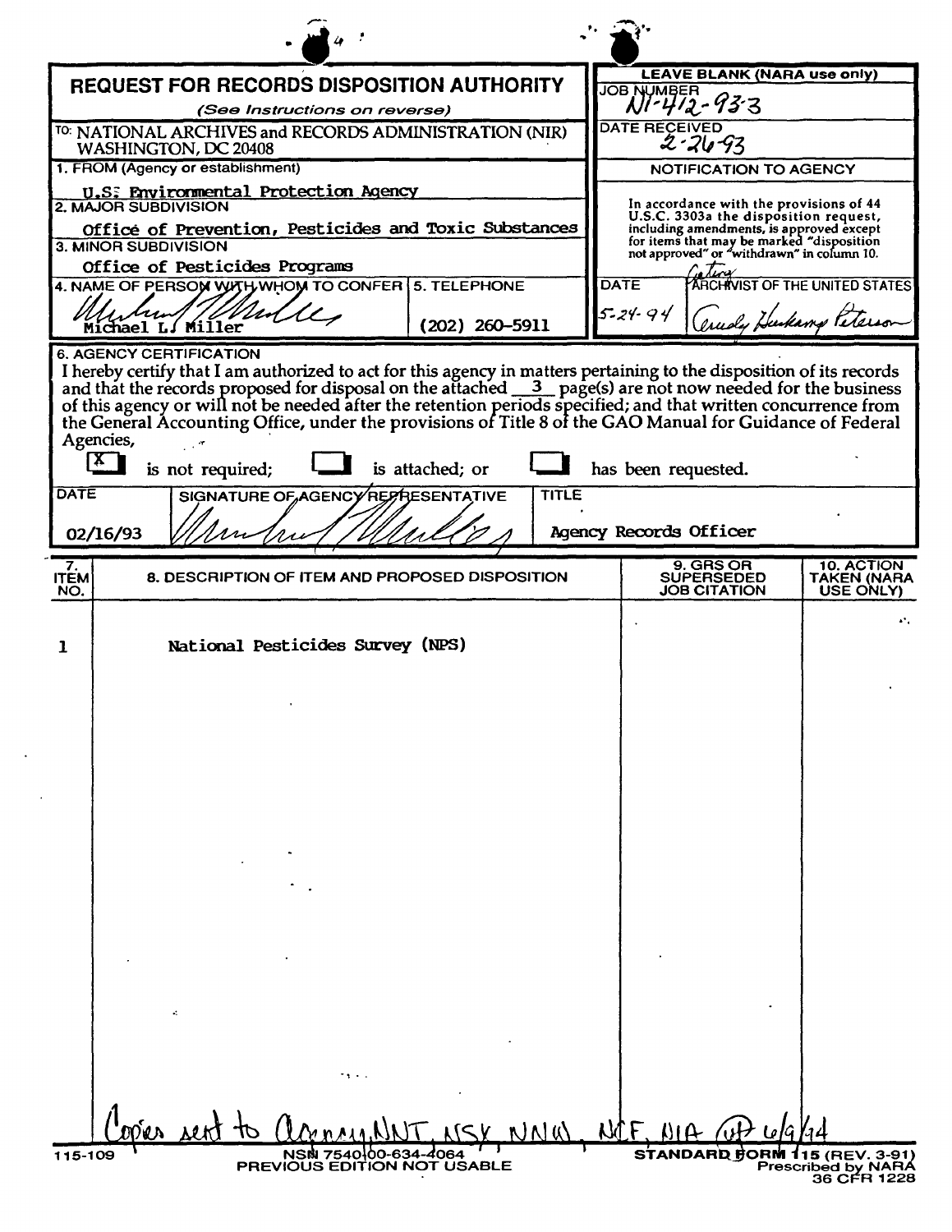## DRAFT OF 2/9/93

•

## O.S. EPA RECORDS CONTROL SCHEDULE

## 1. SERIES TITLE: National Pesticides Survey (NPS) Records

'- .'.' "

PROGRAM: Agencywide/Pesticides and Drinking Water Programs

EPA SERIES *HOa* 367A

HARA SCBEDULB HO. Pending (Use this number to retire records to the rRC)

APPLICABILITY: Can be applied to records of this survey, Agencywide.

### **IDENTIFYING INFORMATION:**

-.

DESCRIPTION: The National Pesticides Survey (NPS) was developed in 1984 as a joint project of the Offices of Drinking Water and Pesticides to study the impact of pesticides and nitrate in ground water. Records relate to all aspects of the RPS and its pilot study including planning, development, implementation, and findings. Records consist of questionnaires, instructions to the sampling team, procedures, briefing documents, contract records, final products and deliverables, training materials, publications, well logs, analytical materials and the NPS data base. Total volume of materials is approximately 414 cubic feet.

Records can be divided into a number of major components:

a. Core documentation of survey development, management and findings -Consists of correspondence, memoranda, reports, briefing materials, procedures for conducting the survey, quality assurance plan materials, and copies of final reports and other deliverables that document the development, and implementation of the survey. These records form the administrative history of the survey. Records are indexed in the NPS Document Control System. Approximately 80 cubic feet.

b. Survey questionnaires - Consists of the completed Domestic Well and Community Well Questionnaires. Questionnaire packages frequently include maps, drawings; narrative statements, special instructions to the interviewers, comments by interviewers, and other records accumulated in the course of taking the survey as well as the questionnaires themselves. Approximately 89 cubic feet.

c. Well logs and correspondence - Individual files for domestic and community wells included in the survey. Includes notifications to well owners concerning the sampling of their well. Approximately 64 cubic feet.

d. Screening survey records - Consists primarily of computer printouts of persons contacted and-additional information. Approximately 25 cubic feet.

e. Analytical materials - Consists of printouts from analyses, outputs from test equipment, strip charts, custody forms, SOPs, analysts notes, and similar items. Some of this material is held in contract and other laboratories. Approximately 6 cubic feet at Headquarters and approximately 15 feet in each Regional offices.

f. NPS Data Base - Consists of data for all survey questionnaires.

ARRANGEMENT: Arrangement varies by type'of record. Records for Item a are arranged in rough chronological order.

sec revisin

NWML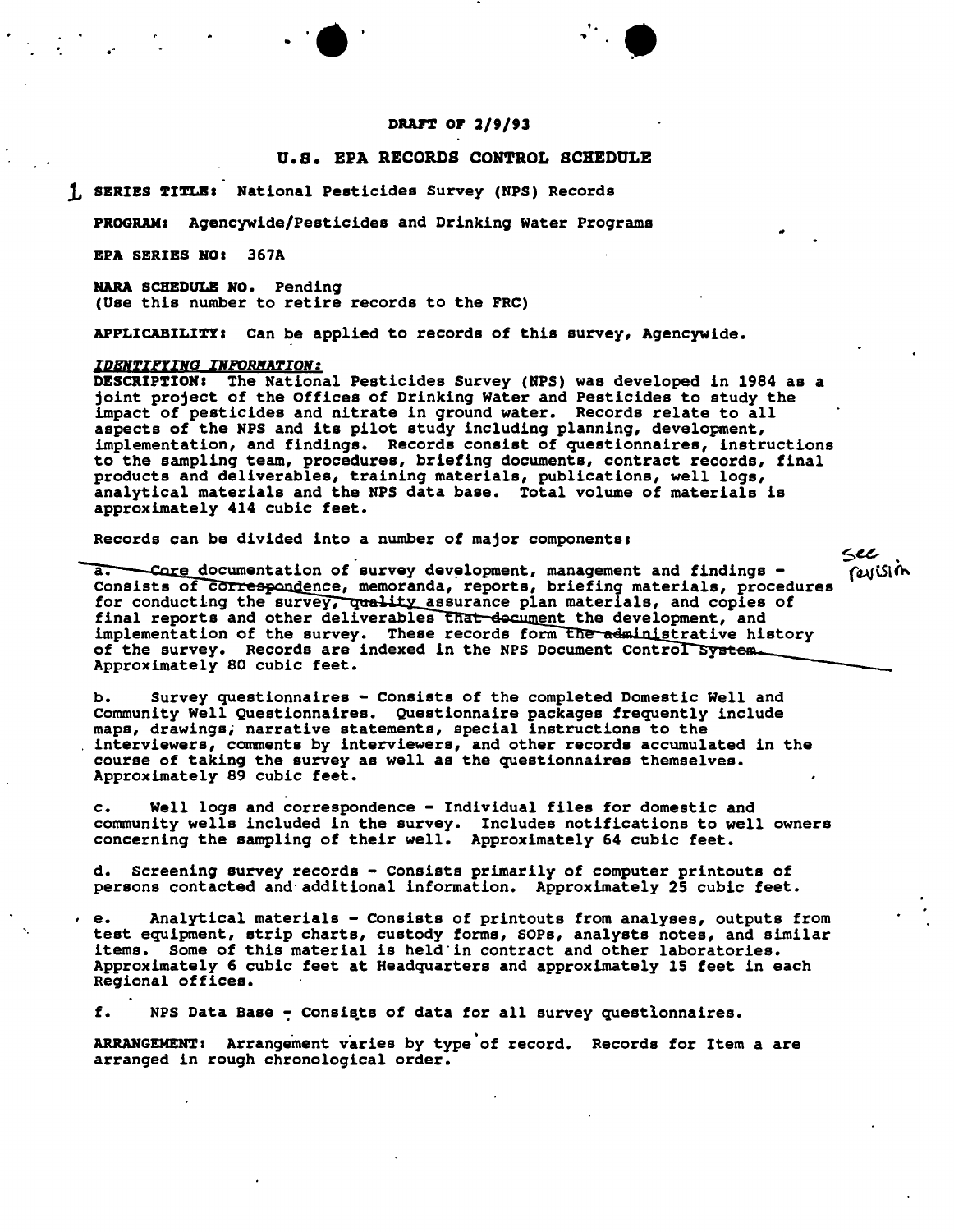TYPE OF RECORDS: Questionnaires, printouts, publications, data files, correspondence

**SPECIFIC RESTRICTIONS:** Some respondent information treated as confidential such as identity of well owner

MEDIUM: Paper, forms, electronic VITAL RECORDS:  $N<sub>0</sub>$ 

**FUNCTIONS SUPPORTED:** Regulatory development, permitting

SPECIFIC LEGAL REQUIREMENTS: **None** 

DISPOSITION INFORMATION: TRANSFER TO FRC PERMITTED: **FINAL DISPOSITION:** 1a() Permanent Yes

 $1b - e$ . Disposable **Yes** 

1f. Permanent

No

FILE BREAK INSTRUCTIONS: Break file upon completion of the project and close of the contract.

DISPOSITION INSTRUCTIONS:

- 1a. Retire to the FRC when no longer needed for current business. Transfer to the National Archives in 2012.
- 1b  $e^{i\alpha/2}$  Retire to the FRC when no longer needed for current business. Destroy in  $2002.$
- 1f. Transfer a copy of the final NPS data in an ASCII flat file format on either 9 track new or recertified tape or IBM 3560 cartridge, together with current documentation (such as data manual, file specifications, code translations, record layouts, user guides, or data dictionary) to the National Archives. in  $20/2$ .

#### APPLICATION GUIDANCE:

REASONS FOR DISPOSITION: The NPS data will be used in support of the development of pesticide usage regulations and therefore must be retained to support regulatory development. Because the NPS data will be used in regulatory development, extensive documentation of the survey methodology, planning, procedures, and management must be retained in case of litigation. From a historical perspective, the NPS was a ground-breaking study for EPA that will serve as a model for future studies. The data in the NPS data base provide a baseline for analyzing the level of pesticides and nitrite in the nation's drinking water supply. Therefore, the basic documentation and the data files (items a and f) need to be retained for an extended period of time (minimum of 20 years) for Agency purposes.

Items  $b - e$  merit mid-range retention for the purposes of complete documentation of the survey development process and potential litigation. The proposed 10 year retention will meet program needs in that area. In addition, on specific items, the questionnaires (item b) need to be retained because<br>they include information that was not entered into the NPS data base, but may be needed for further research. Item c needs to be retained for legal purposes because of the notifications to well owners. The analytical materials (item e) may be useful for further analysis.

AGENCYWIDE GUIDANCE: Contract files used for the management of the contract used to conduct the NPS should be treated in accordance with records disposition schedule EPA 003A. Retire to the FRC when no longer needed for current business. Destroy in 2000 based on 7 year retention for EPA contract